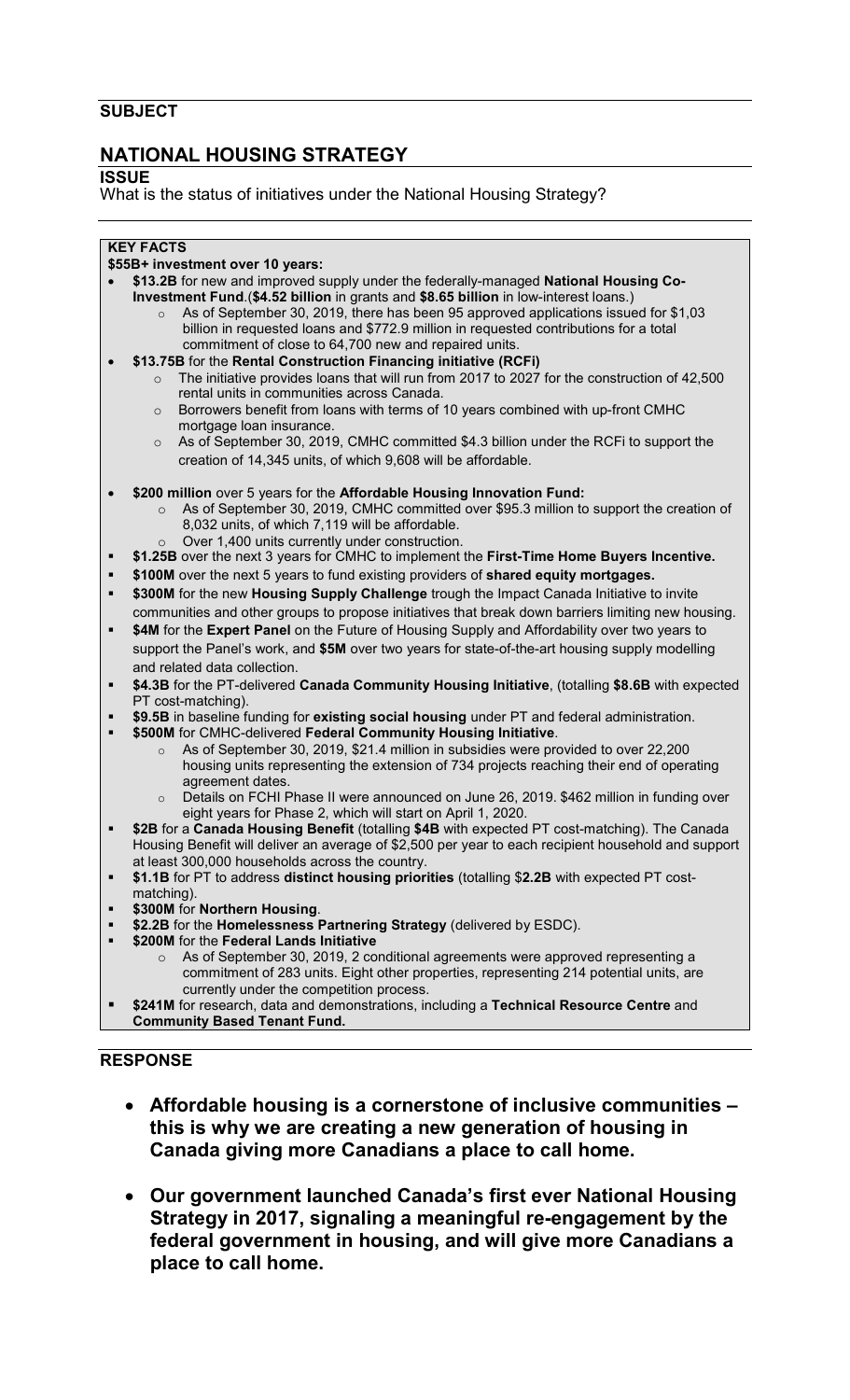- **The Canada's National Housing Strategy has become a 10**‑**year, \$55+ billion plan that will give more Canadians a place to call home.**
- **The Strategy will deliver concrete results, helping to create over 125,000 new housing units and repair another 300,000. It will remove as many as 530,000 households from housing need, and reduce chronic and episodic homelessness by 50 per cent.**
- **The Strategy will help those most in need, including women and children fleeing situations of domestic violence; seniors; Indigenous peoples; persons with disabilities;, those dealing with mental health and addiction issues; veterans; and young adults.**

# *If pressed on the Human Rights-Based Approach to Housing:*

- **The passing of the National Housing Strategy Act represents a historic milestone for housing in Canada that binds future governments to having a strategy in place. The Act recognizes the right to adequate housing as a fundamental human right.**
- **The National Housing Strategy Act creates a Federal Housing Advocate and also establishes a National Housing Council. Together, they will help identify systemic barriers to accessing affordable housing and advise the Government on housing policy in Canada.**
- **As a matter of fact, the applications for the National Housing Council were launched over the summer and applications closed on October 14.**

# *If pressed on the Canada Housing Benefit:*

- **Launching next year, our government's new Canada Housing Benefit will provide immediate support to low-income Canadians to improve their housing affordability.**
- **About 300,000 households are expected to receive the benefit by 2027-28.**
- **Eligible families are expected to receive up to \$2,500 per year, helping more Canadians afford their housing needs.**

# *If pressed on the National Housing Co-Investment Fund:*

• **The \$13.2 billion National Housing Co-Investment Fund will help build, repair and renew of a range of housing that meets the needs of Canadians.**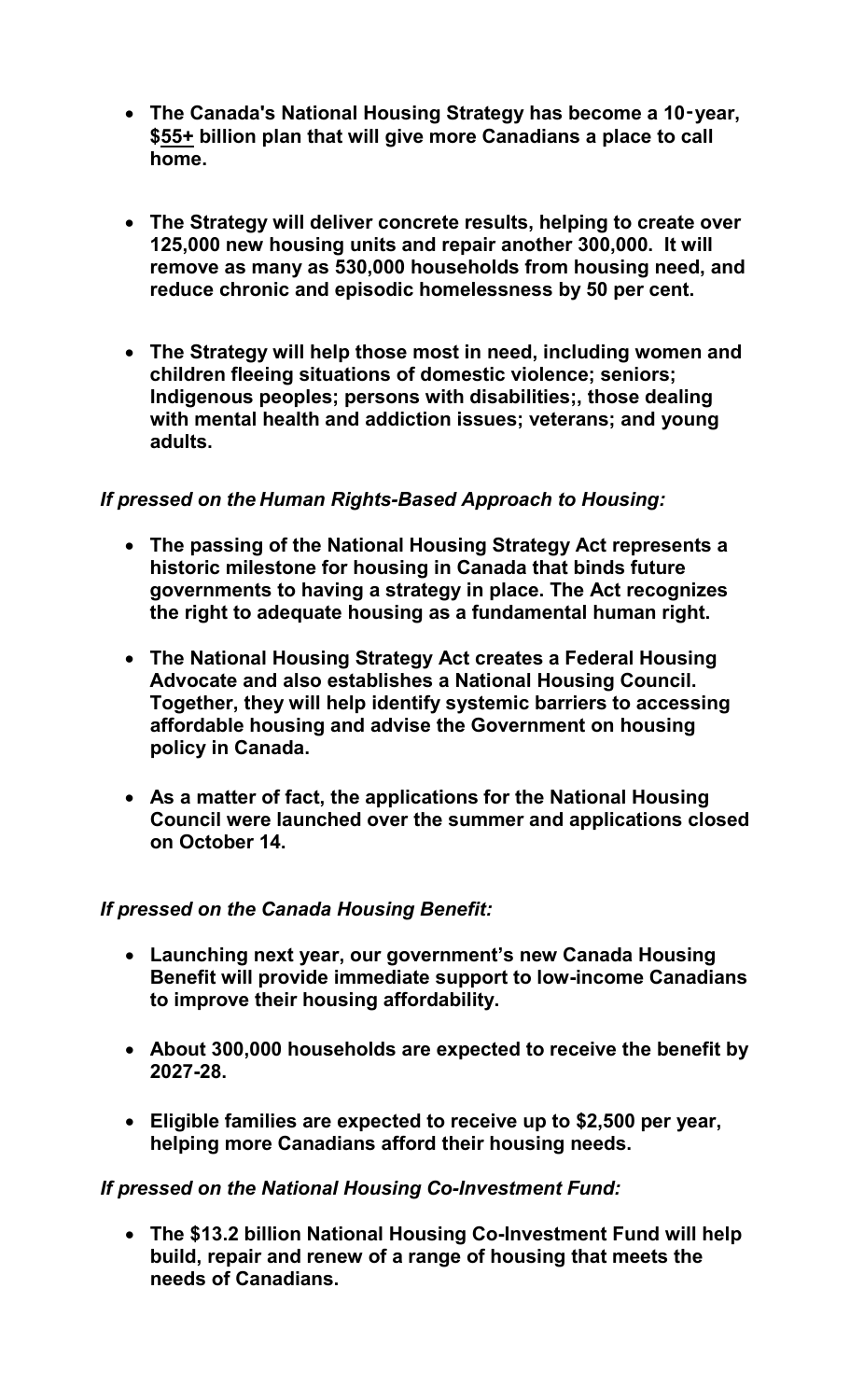- **The Fund will create up to 60,000 new high-performing and affordable homes near public transit, jobs, daycares, schools and healthcare services.**
- **Working with a range of partners, the Fund will also support:** 
	- o **more shelter spaces for survivors of violence;** 
		- o **transitional and supportive housing;**
		- o **explore ways to make homeownership more affordable;**
		- o **improve accessibility for people with disabilities by promoting universal design and visitability; and,**
		- o **will support Canada's climate goals.**

## *If pressed on the Federal/Provincial/Municipal Multilateral Partnership:*

- **To date, the Government has signed new bilateral agreements with 12 provincial and territorial partners, representing over \$8.2 billion.**
- **Those 10 years agreements in joint funding will protect, renew and expand community housing, and support provincial priorities related to housing repair, construction and affordability.**
	- o **Ontario: joint investment of \$4.2 billion**
	- o **British Columbia: joint investment of \$991.1 million**
	- o **New Brunswick: joint investment of \$299.2 million**
	- o **Northwest Territories: joint investment of \$139.4 million**
	- o **Prince Edward Island: joint investment of \$14.93 million**
	- o **Yukon: joint investment of \$59.92 million**
	- o **Alberta: joint investment of \$678.1 million**
	- o **Newfoundland and Labrador: joint investment of \$270.6 million**
	- o **Saskatchewan: joint investment of \$449.9 million**
	- o **Manitoba: joint investment of almost \$450.8 million**
	- o **Nunavut: joint investment of \$339.2 million**
	- o **Nova Scotia: joint investment of \$394.2 million**
- **The new agreements marks the beginning of partnerships that will be supported by long-term and predictable funding that started April 1, 2019.**
- **Federal, provincial and territorial governments are primary partners in housing and have a shared responsibility and complementary roles for housing.**
- **This is why we will work together under the Partnership to help make affordable housing more available, accessible and appropriate to help Canadians meet their needs.**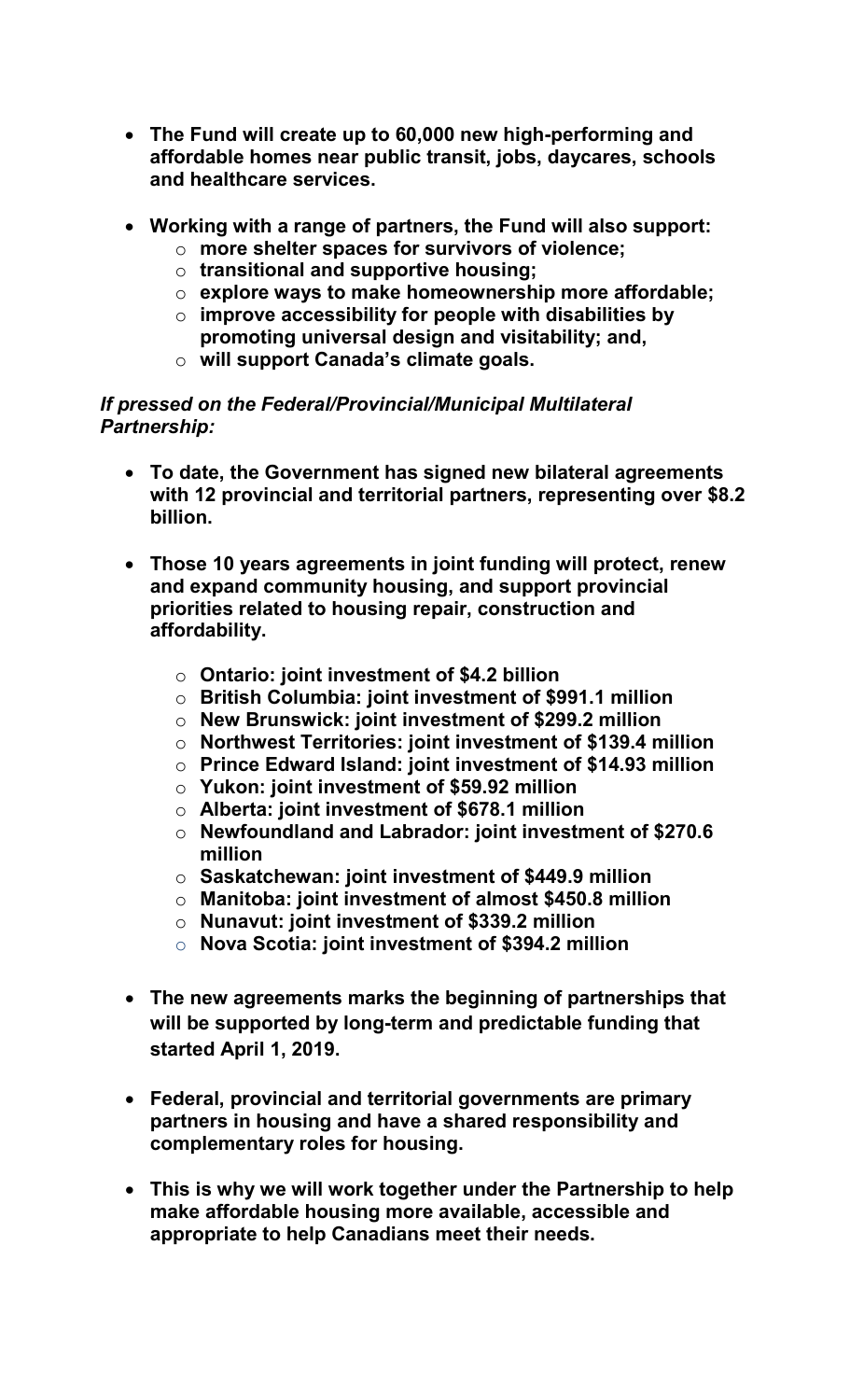## *If pressed on Quebec:*

• **Our government will continue to work in collaboration with the Société d'Habitation du Québec and CMHC to reach an agreement with the new government that will allow all Québécers to benefit fully from the support of their governments on housing.**

#### **BACKGROUND** National Housing Strategy

Canada's National Housing Strategy sets ambitious targets to ensure that unprecedented investments and new programming deliver results. This will include up to a 50% reduction in chronic and episodic homelessness, and as many as 530,000 households being taken out of housing need. The National Housing Strategy will result in up to 125,000 new housing units and 300,000 repaired or renewed housing units.

Through new initiatives like the National Housing Co-Investment Fund, the community housing initiatives, and funding to the provinces and territories, the National Housing Strategy will create a new generation of housing in Canada. Our plan will promote diverse communities. It will build housing that is sustainable, accessible, mixed-income, and mixed-use. We will build housing that is fully integrated into the community— close to transit, close to work, and close to public services.

Expanded and reformed federal homelessness programming, a new Canada Housing Benefit, and a human rights-based approach to housing will ensure that the National Housing Strategy prioritizes the most vulnerable Canadians including women and children fleeing family violence, Indigenous peoples, seniors, people with disabilities, those dealing with mental health and addiction issues, veterans, young adults, and those experiencing homelessness. All programs in the National Housing Strategy will be based on best evidence and ongoing input from people with lived experience of housing need.

The National Housing Strategy is truly a national project, built by and for Canadians. The success of our plan requires collaboration from many partners. The National Housing Strategy invests in the provinces and territories, so all regions can achieve better and more affordable housing. It invests in municipalities, to empower communities to lead the fight against homelessness. It also creates new opportunities for the federal government to innovate through partnerships with the community housing sector, co-operative movement, private sector, and research community.

The National Housing Strategy respects the Government of Canada's commitment to working on a nation-to-nation, Inuit-to-Crown, government-to-government basis with Indigenous peoples, which is why the Department of Indigenous Services, with support from CMHC, is currently